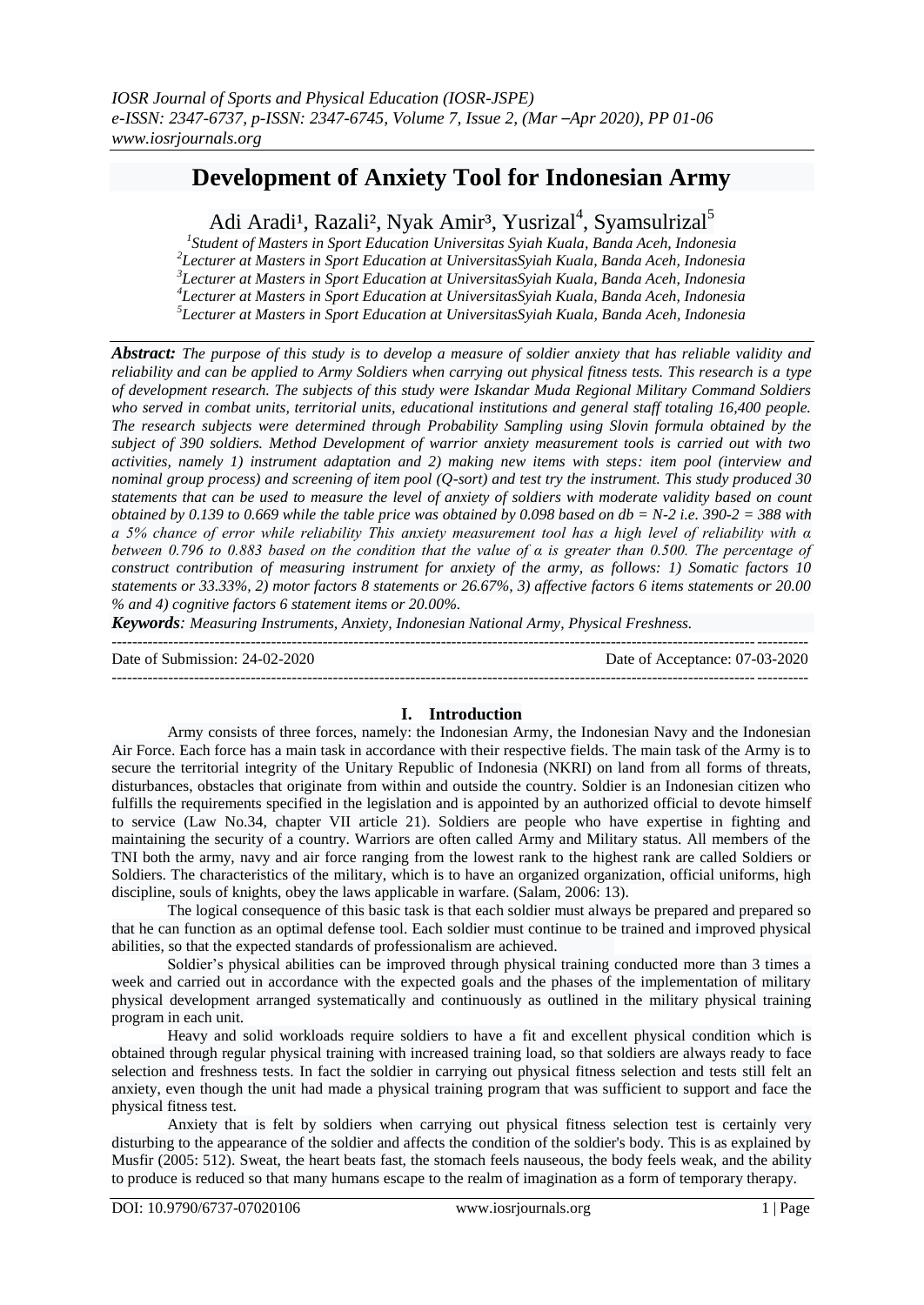Based on the explanation above it can be said that the physical fitness test is a "**scourge**" for soldiers, even though the physical fitness test has different assessment norms according to the age group that has been studied and tested based on the level of human ability according to age.

### **A. Warrior's Anxiety**

Anxiety felt by soldiers in facing physical fitness tests of educational selection, promotion and periodic as well as physical fitness tests in the context of operational tasks, of course, have different levels of anxiety until the death of the soldier died.

According to Levitt, quoted by Husdarta (2014: 73), "anxiety can be defined as a subjective feeling of fear and physiological excitement". Anxiety is an uncertain feeling that is generally unpleasant which will cause psychological changes (Rochman, 2010:104). Anxiety affects aspects of individual personality, related to (a) cognitive (cognitively), (b) affective (affectively), (c) somatically (somatically), and (d) motoric (motorically) (Costin, 1989: 117).

According to Bender (1992: 17), Anxiety can be divided into two types, namely state anxiety and trait anxiety. Excessive fear of one particular situation or one special situation is called state anxiety. Conditions of emotion and anxiety take place temporarily in the situation at hand. While trait anxiety is a type of anxiety that is permanent and spreads to various things and can happen at any time.

Dacey was quoted (in Wicaksono, 2013: 29), explaining that aspects of anxiety can be reviewed through three components, namely: (1) psychological components, in the form of anxiety, nervousness, tension, anxiety, insecurity, fear, fear of surprise, ( 2) physiological components, in the form of palpitations, cold sweat on the palms, elevated blood pressure (easy emotions), skin response to galvanic flow (touch from the outside) is reduced, peristalsis (repetitive movements unnoticed) increases, somatic symptoms or physical (muscle), somatic or physical (sensory) symptoms, respiratory (respiratory) symptoms, Gastrointestinal (digestive) symptoms, urogenital (urinary and genital) symptoms and (3) social components, a behavior exhibited by individuals in their environment. That behavior can be in the form of behavior (attitude) and sleep disturbance.

Some opinions of experts regarding the aspects of anxiety above, it can be concluded that the aspects of anxiety contained in warriors are cognitive, affective, somatic and motoric aspects. These aspects of anxiety according to Costin (1989: 117), this will be used as an indicator in the development of an anxiety measurement tool for soldiers in this study.

#### **B. Anxiety Measurement Tool**

Some anxiety measurement tools that can be used to measure a person's anxiety level include: Visual Analog Scale for anxiety (VAS-A). VAS is based on a 100 mm scale in the form of a horizontal line, where the left edge shows no anxiety and the right end is sudden maximum anxiety. The opened horizontal VAS scale produces a more uniform and more sensitive distribution. Responses are asked to mark the horizontal line then the assessment is made. Hamilton Rating Scale for Anxiety, HRS-A consists of 14 symptoms, namely feeling anxious, tension, strength, sleep disturbance, disturbance of intelligence, feelings of depression, muscle symptoms, sensor symptoms, cardiovascular symptoms, autonomic symptoms, behavior. HRS-A uses a score system of 0 to 4, if score  $\langle 14 =$  no anxiety, score  $14-20 =$  mild anxiety, score  $21-17 =$  moderate anxiety, score 28-41 = severe anxiety and score 42-56 = panic . State Trait Anxiety Inventory (STAI), this instrument was introduced by Spielberg in 1970 cited in Gunarsa (1989: 177). The statement on this measuring instrument consists of 20 items regarding a person's feelings that are felt now and anxieties felt so far. The Taylor Manifest Anxiety Scale (TMAS), developed in 1951, was quoted in Gunarsa (1989: 176). This test consists of 50 items with alternative yes or no answers. This instrument was also developed for children, the Children Manifest Anxiety Scale (CMAS). The Autonomic Perception Questionnaire (APQ), developed by Mendler and Urviller (1958) is quoted in Gunarsa (1989: 177) which consists of three parts. The Affective Adjective Checklist (AACL) developed by Zuckerman (1960) is quoted in Gunarsa (1989: 177). This instrument consists of 21 items (eleven items are classified as positive anxiety and ten items are classified as negative anxiety). Sport Anxiety Scale (SAS), this test consists of 27 items and is answered in the form of four Likert scales. Based on the clear need for a multidimensional measure of sports competition anxiety that distinguishes cognitive and somatic (body) aspects based on the concept, Smith, Smoll and Schutz (1990: 263) develop a sports anxiety scale, the Sport Anxiety Scale (SAS). Sport Anxiety Scale (SAS) is the most suitable measurement tool to measure a soldier's anxiety when facing a physical fitness test, because it is the same as an athlete who will face a match.

The difference in the degree of anxiety of the army soldiers when facing physical fitness tests varies depending on the designation of the physical fitness tests. The difference in the degree of anxiety of soldiers so far has never been measured and there is no valid measurement tool to measure soldier's anxiety in facing physical fitness tests, so the presence of warrior anxiety measuring devices is needed and reliability.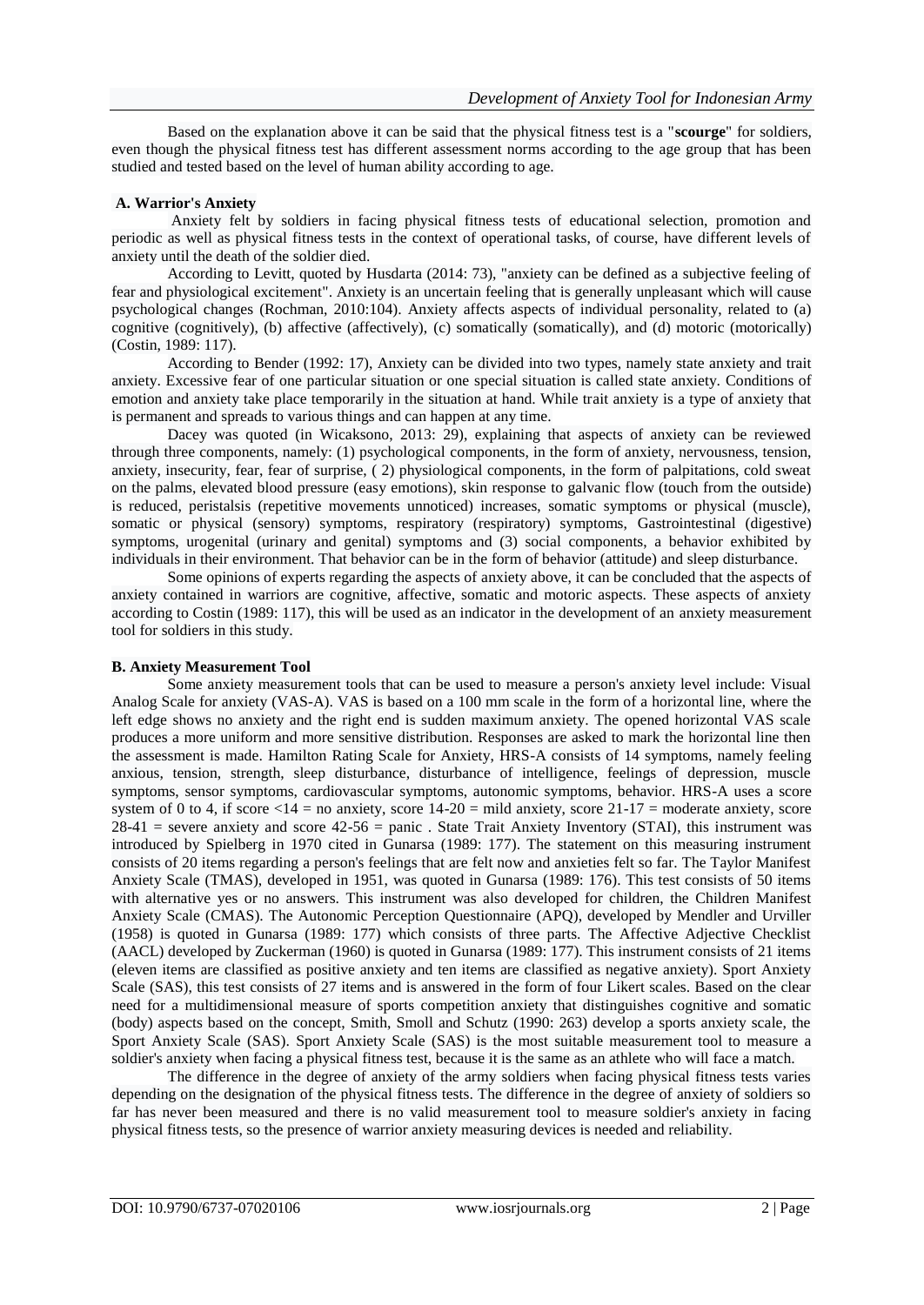## **II. Research Methods**

This research includes development research in the form of developing and designing the construction of an army anxiety measurement tool in the face of physical fitness tests, through the stages of designing a soldier's anxiety measurement logically, and systematically in order to establish an anxiety measurement tool that can be used in measuring soldiers' anxiety. Development is a process, way, deeds and efforts to improve and develop technical, theoretical, conceptual and moral abilities in accordance with the desired field (Majid, 2005 :24).

The subjects in this study were soldiers of the Iskandar Muda Regional Military Command, which consisted of 40 units with a total of 16,400 soldiers scattered in the Military Resort Command 011 / Lilawangsa (Lhokseumawe), Military Resort Command 012 / Teuku Umar (Meulaboh), and the Garnizun Banda area Aceh. As for the details of the research subject of the development of an Army Warrior anxiety measurement tool, namely: at the interview stage were 20 soldiers and 4 trainers, the nominal group stage was 20 soldiers, the Qsort stage was 3 experts. The research sample that will be tested based on Sugiyono (2015: 82) uses Probability Sampling by taking samples that provide equal opportunities for each element of the population to be selected, becoming a sample. Determination of the sample using the Cluster Sampling technique because the object to be studied is very broad using the Slovin Formula, namely:  $n = N / (1 + (N \times e^2))$  with a defined margin of error of 5% or 0.05 of 390 soldiers, they were Tamtama, Bintara and random Iskandar Muda Regional Command Military Officers. Data collection techniques through two activities, namely the adaptation of sports anxiety instruments developed by Amir (2004) and the creation of new items, as developed by Mutohir (1986, 1987, 1990) through four stages, namely: a) collection of items (items pool), b) selection of items (screening of item pool), c) preparation of scale (construction of scales) and d) trial of results statement items from the making of new items. Trials of soldiers' anxiety tests were conducted on Iskandar Muda Regional Command Military soldiers serving in combat units, territorial units, educational institutions and general staff divided into three regions, namely: Garnizun Banda Aceh, Military Resort Command 011 / Lilawangsa in Lhokseumawe and Command 012 / Teuku Umar Military Resort in Meulaboh with 390 soldiers.

In this study the authors modify the Likert scale, where Likert uses 5 options, the statement is positive (favorable) and negative (unfavorable). While that is used in this study with 4 options and positive statements (favorable). The purpose of making with 4 options which eliminates neutral or hesitant options, because it is expected that respondents can provide a certain choice. Furthermore, in this study only gives a statement with a positive option there is no negative option because it is expected that respondents will only choose positive things.

The soldier is asked to respond to the statement in accordance with what he experienced by choosing one option (option) that is in accordance with his situation when facing a physical fitness test. Respondents' answers have been determined using a Likert Scale namely; Strongly Agree (SS), Agree (S), Fairly Agree (US) and Disagree (TS). The scoring for the soldier's self-confidence scale is adjusted to the answer of the statement items, namely:  $SS = 4$ ,  $S = 3$ ,  $AS = 2$  and  $TS = 1$ . Determination of the level of anxiety of the army soldiers in facing physical fitness tests are: if the score  $\langle 30 = 0 \rangle$ , score 31 - 60 = rather low, score 61 - 90 = rather high and score> 90 high.

Statement items are collected through instrument adaptation activities, interviews and nominal groups, selected and categorized using Q-sort, into items used in the trial process. The data that has been collected is then categorized and analyzed qualitatively and quantitatively analyzed with statistical techniques. Then the test results of the measuring instruments were analyzed with statistical techniques in the form of: (a) item validity, (b) reliability of measuring instruments and (c) factor analysis. The data analysis was carried out using a computer program with Statistical Package for Social Sciences (SPSS.21).

Item validity is done by calculating the correlation between subject scores on each item with a total score reduced by the item itself. According to Suryabrata (1998: 59), validity related to criteria refers to the relationship between the score of a measurement instrument with an external criterion that is independent and is believed to be able to measure the behavior or characteristics being investigated. Reliability analysis of measuring instruments using the Cronbach Alpha formula.

Techniques used in analyses factors according to Mutohir (1987: 43) are the Principal Axis Factoring technique and the Oblimin with Kaiser Normalization Rotation Method to sort a number of grains into a scale. According to Gable (1986) in factor analysis there are two approaches, namely: exploratory approach (exploratory factor analysis) through the principal component analysis (PCA) method, and the confirmatory approach (confirmatory factor analysis) through the maximum likelihood (ML) method or the maximum likelihood method. To test whether there is a correlation between variables, the Barlett test of sphericity is used. If the result is significant it means the correlation matrix has a significant correlation with a number of variables. Another test that can be used to see the intercorrelation between variables and whether or not factor analysis is performed is Measure of Sampling Adequacy (MSA). This MSA value varies between 0 to 1, if the MSA value <0.50 then factor analysis cannot be done.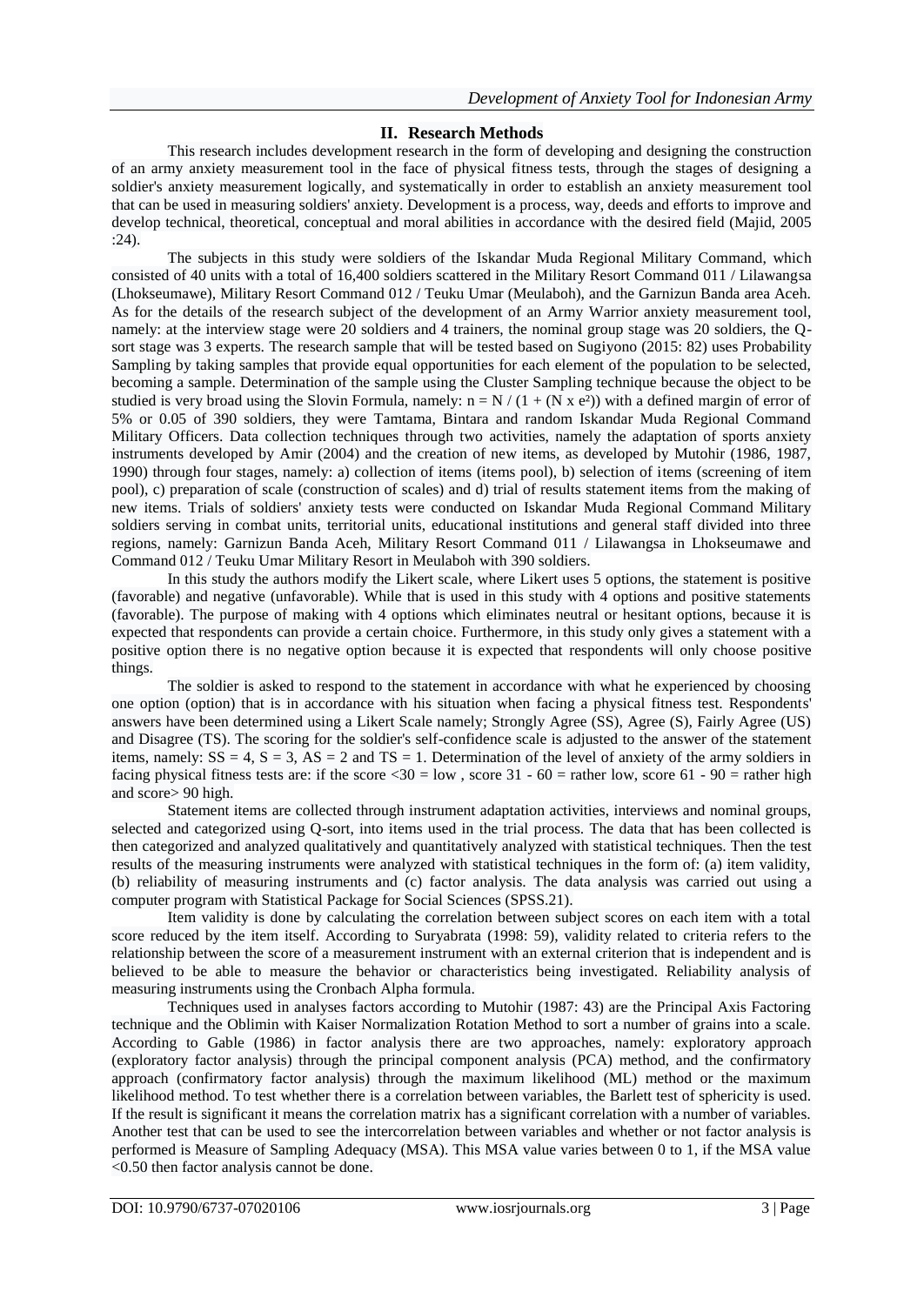The study was conducted in January to February 2020. The procedure for conducting the research was that the researcher submitted a research permit to the Commander of the Iskandar Military Regional Command, to use the location and soldiers as samples. The researcher conducts a meeting with the soldiers according to the specified schedule. Next the researcher conducts the stages, namely interviews, nominal groups, Q-sort, and filling out the soldiers' anxiety questionnaire to the subject at the trial stage.

#### **III. Research Result**

#### **A. Item Validity**

The test principle is  $r_{\text{count}} \ge r_{\text{table}}$  with degrees of freedom (db) is N-2 (Hadi, 1991: 27), item validity can be based on the probability provisions of item validity or the probability value must be less than 0.050. Calculation of item validity is done using the Statistical Package for Social Sciences (SPSS: 21)program.

Based on the results of testing the validity of the Army Soldiers' anxiety measurement tool, which consisted of 73 statement units, it turned out to have a moderate level of validity. 388 with a 5% chance of error.

#### **B. Measuring Instrument Reliability**

Reliability analysis was carried out using the Cronbach Alpha formula, showing that the 73 statement items had a reliability coefficient of  $\alpha$  between 0.796 to 0.883, while r<sub>table</sub> with db = 388 at a significance level of 5% was obtained at 0.098 thus the measuring instrument had a high level of reliability and can provide reliable or trusted. Summary of Reliability Coefficients ( $n = 390$ ), cognitive factors with mean = 24.07, variance = 44.560, std dev = 6.675, N of variables = 13, case = 390,  $r_n$  Alpha = 0, 808,  $r_{table}$  = 0.098 and status = reliable. Affective factors with a mean value = 32.20, variance = 54.755, std dev = 7,400, N of variables = 17, case = 390,  $r_n$  Alpha = 0.796,  $r_{table} = 0.098$  and status = reliable. Somatic factors with a mean value = 38.40, variance = 97.942, std dev = 9,897, N of variables = 22, case = 390,  $r_n$  Alpha = 0.856,  $r_{table}$  = 0.098 and status = reliable. Motor factors with mean values = 33.99, variance = 89,864, std dev = 9,480, N of variables = 21, case = 390,  $r_n$ Alpha =  $0.883$ ,  $r_{table} = 0.098$  and status = reliable

#### **C. Factor Analysis**

The results of the calculation of factor analysis in this study use the Statistical Package for Social Sciences (SPSS. 21) program. The results of the KMO and Barlett's test value of the Kaiser-Meyer-Olkin Measure of Sampling Adequacy = 0.911, Approx. Chi-Square = 11846,210, df = 2628, with a significance of 0,000. Because this number is above 0.500 and is significantly below 0.050 (0,000 < 0.050), the variables and samples can be analyzed further.

Anti-image matrices test is carried out to determine which variables or factors are suitable for further analysis. Based on the results of the anti-image matrices test, it can be seen that the value of the Measure of Sampling Adequacy (MSA) for each variable is 13 items (cognitive); 17 items (affective); 22 items (somatic); 21 items (motor), these variables are feasible to be analyzed because the Measure of Sampling Adequacy (MSA) value is more than 0.500, the smallest Measure of Sampling Adequacy value is 0.648 in item 25 (feeling ashamed) and the largest is 0.950 in item 15 (feeling uncomfortable), so the 73 items of the statement need to be analyzed further.

After several analyzes with the pattern matrix, it turns out that it produced 30 statements that had a factor load greater than 0.300. For cognitive dimensions contained in the factor of only 6 statements including item sequence number 1 (lack of concentration), 2 (often daydreaming), 3 (nervous), 6 (fear of lack of value), 7 (fear of not passing) and 10 (thinking about things negative). For the affective dimension contained in the factor of only 6 statements including item number 16 (being emotional), 17 (hesitant in taking the test), 20 (wanting to take a turn), 22 (being stressed), 23 (feigning illness) and 26 (looking for a jockey / substitute). For somatic dimensions contained in a factor of only 10 statements including item number 34 (wanting to urinate), 35 (cold sweat), 36 (chest / heart palpitations), 37 (blood pressure rising), 39 (insomnia ), 41 (irregular breathing), 42 (face turned pale), 43 (experiencing tension) and 44 (taking supplements). For motor dimensions contained in a factor of only 8 statements including item number 54 (muscle cramps), 59 (scratching the head), 61 (body / body becoming stiff), 65 (neck muscles and stiff neck), 69 (pacing) -and silly), 71 (trembling), 72 (legs feel heavy) and 73 (lethargic body). While the other 43 items were analyzed several times with the pattern matrix turned out to have a factor load of less than 0.300, the 43 items were aborted from the anxiety scale of the Indonesian national army.

#### **1. Cognitive Factors**

Cognitive factors are the first factor in the anxiety of Army Soldiers when facing physical fitness tests with correlations between variables in the range of 0.521 to 0.925. An army soldier's anxiety items from cognitive factors are: a) I feel less concentrated on carrying out a physical fitness test this time, with a factor load =  $0.663$ , b) I often daydream when facing a physical fitness test, a factor load =  $0.925$ , c) Feelings I became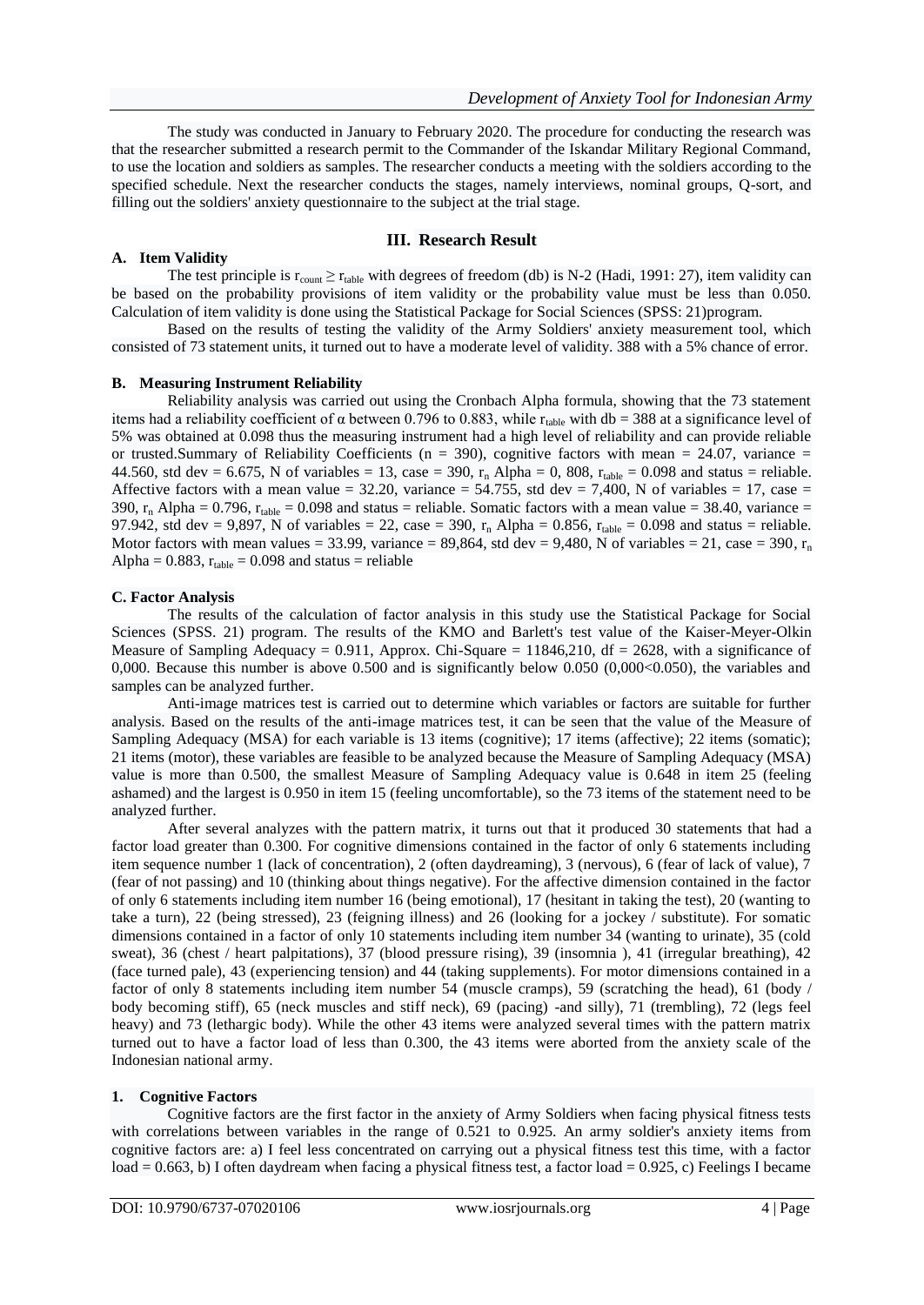nervous when I was about to face a physical fitness test, factor load  $= 0.521$ , d) I was afraid if the physical fitness test score this time was not up to standard, factor load =  $0.692$ , e) I was worried about not passing the physical fitness test, factor load = 0.596 and f) I remember a number of incidents during the physical fitness test that caused the soldier to die, factor  $load = 0.692$ .

#### **2. Affective Factors**

Affective factors are the second factor in the anxiety of Army Soldiers when facing physical fitness tests with correlations between variables in the range 0.412 to 0.797. An army soldier's anxiety items from affective factors are: a) My emotions become unstable when facing physical fitness tests, factor load value  $=$ 0.596, b) I feel hesitant in facing physical fitness tests this time, factor load value =  $0.797$ , c) I feel like I want to avoid the physical fitness test, factor load value  $= 0.657$ , d) I get stressed when I face the physical fitness test, factor load value = 0.412, e) I feel like pretending to be sick so I don't take the physical fitness test, factor load value = 0.668 and f) If it may be replaced, I will find a jockey / substitute to carry out a physical fitness test, factor load value  $= 0.468$ 

#### **3. Somatic Factors**

The somatic factor is the third factor in the anxiety of Army Soldiers when facing physical fitness tests with correlations between variables in the range of 0.449 to 0.743. An army soldier's anxiety items from somatic factors are: a) I often urinate when facing a physical fitness test, factor load value =  $0.601$ , b) My body broke out in a cold sweat while taking a physical fitness test, factor load value =  $0.449$ , c) My heart / chest palpitations are abnormal when facing physical fitness tests, factor load value  $= 0.726$ , d) My blood pressure goes up when checked by the health team before carrying out physical fitness tests, factor load value =  $0.500$ , e) I am often thirsty and drink when facing a physical fitness test, factor load value  $= 0.468$ , f) The night before the physical fitness test I had difficulty sleeping as usual, factor load value =  $0.473$ , g) When carrying out a physical fitness test my breath was often wheezing / irregular / irregular , factor load value = 0,488, h) My face looks pale when faced with a physical fitness test, factor load value  $= 0.490$ , i) My body and mind become tense. He faced a physical fitness test, factor load value = 0.701 and j) The night before the physical fitness test I tried to drink drinks that supplemented for added energy, factor load value  $= 0.743$ .

#### **4. Motor Factors**

Motor factor is the fourth factor in the anxiety of Army Soldiers when facing physical fitness tests with correlations between variables located in the range of 0.466 to 0.753. An army soldier's anxiety items from motor factors are: a) My leg muscles often cramp when faced with a physical fitness test, the load value factor = 0.696, b) Unconsciously I often scratch my head even though it doesn't itch when I face a physical fitness test, the value factor load = 0.753, c) My body and body stiffen when faced with a physical fitness test, factor load value  $= 0.721$ , d) My neck and neck muscles stiffen when facing a physical fitness test, factor load value  $=$ 0.692, e) I often walk pacing when facing a physical fitness test, factor load value  $= 0.466$ , f My body feels shaky when facing a physical fitness test, factor load value  $= 0.657$ , g) My feet feel heavy to move when carrying out a physical fitness test, a factor load value  $= 0.680$  and h) My body became lethargic when facing a physical fitness test, factor load value  $= 0.600$ .

#### **IV. Conclusion**

Based on the results of adaptation, validity, reliability and factor analysis, it can be concluded from the 73 statements used for the anxiety scale of the Army Soldiers in facing physical fitness tests only 30 statements consisting of 4 factors that can be included in the anxiety scale of the Army Soldiers because they have moderate level of validity and high level of reliability.

The percentage contribution of constructs of anxiety of Army Soldiers in facing physical fitness tests, it appears that the contribution made by the first factor or cognitive factor is 6 statements with a percentage of 20.00,%, the second factor is 6 items affective statement with a percentage of 20.00%, the third factor is somatic as many as 10 statement items with a percentage of 33.3% and the fourth factor is motoric as much as 8 statement items with a percentage of 26.67%.

#### **References**

- [1]. Amir, Nyak. (2004). *Pengembangan Alat Ukur dan Penerapan Konseling Untuk Mengatasi Kecemasan Olahraga*. Surabaya. Program Study Ilmu Keolahragaan. UNESA
- [2]. Bender, W.N. (1992). Learning Disabilities: *Characteristics, identification and learning strategies.* Boston: Ally and Bacon.
- [3]. Costin, F. & Draguns, J.G. (1989). *Abnormal Psychology. Patterns, issues and inventions*. New York: Jophn Wiley & Sons.

- [5]. Gable,R.K.(1986).*InstrumentDevelopmentintheAffectiveDomain*Boston: Kluwer NijhoffPublishing.
- 
- [6]. Gunarsa, S.D. (1989). *Psikologi Olahraga*. Jakarta: PT. Gunung Mulia. [7]. Hadi, (1991). *Analisis Butir Instrumen Angket dan Tes Skala Nilai*. Yogyakarta, Andi Offset.

<sup>[4].</sup> Faisal Salam, Moch. (2006). *Hukum Pidana Militer Di Indonesia*. Bandung: Mandar Maju.